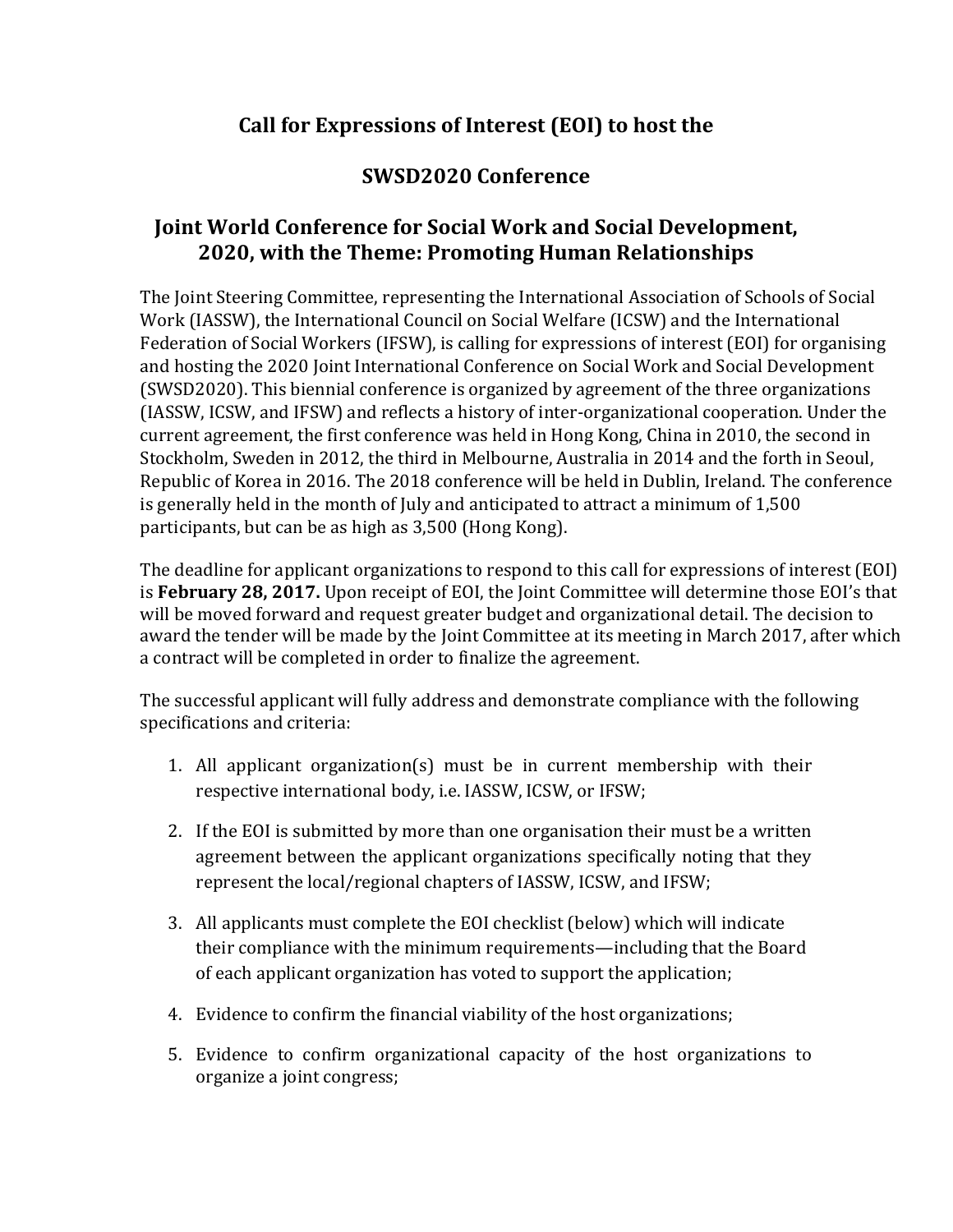- 6. Proposed dates noting any potential advantages or disadvantages with the dates;
- 7. The level of anticipated local participation and support for the Conference;
- 8. An indicative budget, which covers all anticipated expenditures and sources of income, including those regarding the solidarity and scholarship funds (below);

9. Capacity for translation in the official languages of the three organizations (IASSW, ICSW, IFSW) and any local or regional language that would encourage and facilitate fuller participation in the conference. (English is the working language of the conference. Other languages include French, Spanish, and Japanese).

10. Indicative sub themes—note the final theme is decided by Conference Steering Committee.

11. Any events, anniversaries or additional reasons why the country should host the conference;

12. Proposed venue with detail of capacity to host plenaries, symposiums and workshops, and provide access for people with disabilities;

13. Availability of accommodation from inexpensive to five-star;

14. Legal or diplomatic restraints on attendance. A statement from the government will be required that there will be no barriers or restrictions on entry to the citizen of any country who is a bona fide member of any of the three organizations issuing this call;

15. Capacity to organize field visits;

16. Proposals for social events;

17. Opportunities for scholarships;

18. Proposals on marketing including interactive website for marketing, program and registration;

Preliminary inquiries and questions may be directed to Mr. Christian Rollet: crollet3@gmail.com

Expressions of Interest should be sent, by the deadline of February 28, 2017 to: Mr. Cristian Rollet at, crollet3@gmail.com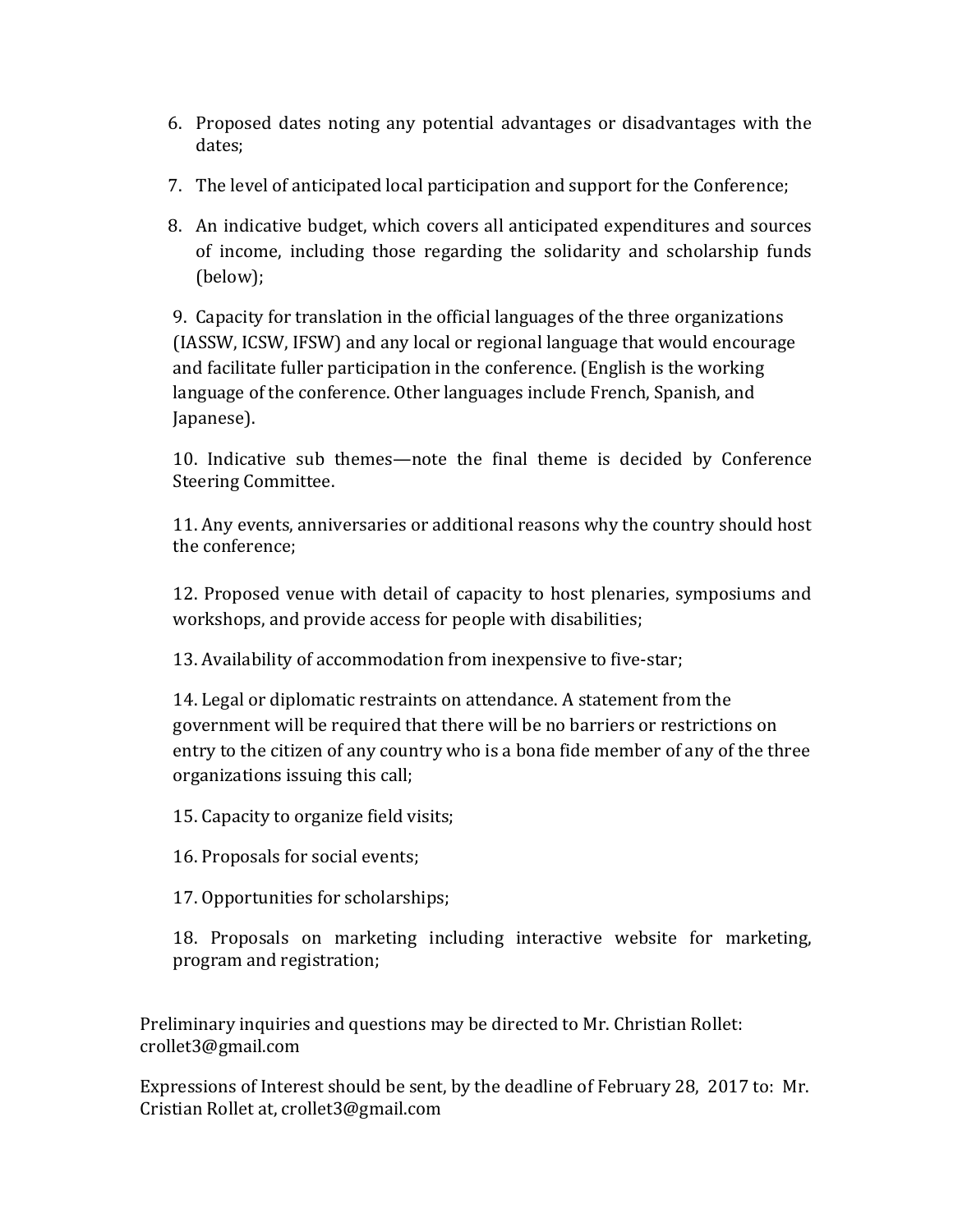### **EOI Checklist: 2020 Conference**

The following checklist will be used by the three organizations (IASSW, ICSW, and IFSW) during the screening process. Expressions of interest should indicate where in their documentation these items are addressed (if the information is not listed in the space provided).

- Member of IASSW, ICSW, or IFSW
- Written agreement of support from the local/regional chapter of IASSW, ICSW, and IFSW
- Evidence of financial viability
- Evidence of organisational capacity
- Dates proposed
- Level of local participation and support
- Indicative budget with participant level of  $\circ$  1,000; 1,500; and 2,000
- Capacity for translation
- Indicative themes
- Any events, anniversaries or extra reasons for hosting
- Proposed venue with detail of capacity and access
- Availability of a range of accommodation
- Legal and diplomatic constraints
- Capacity to organise field visits
- Proposals for social events
- Proposals on marketing and website
- Opportunity for scholarships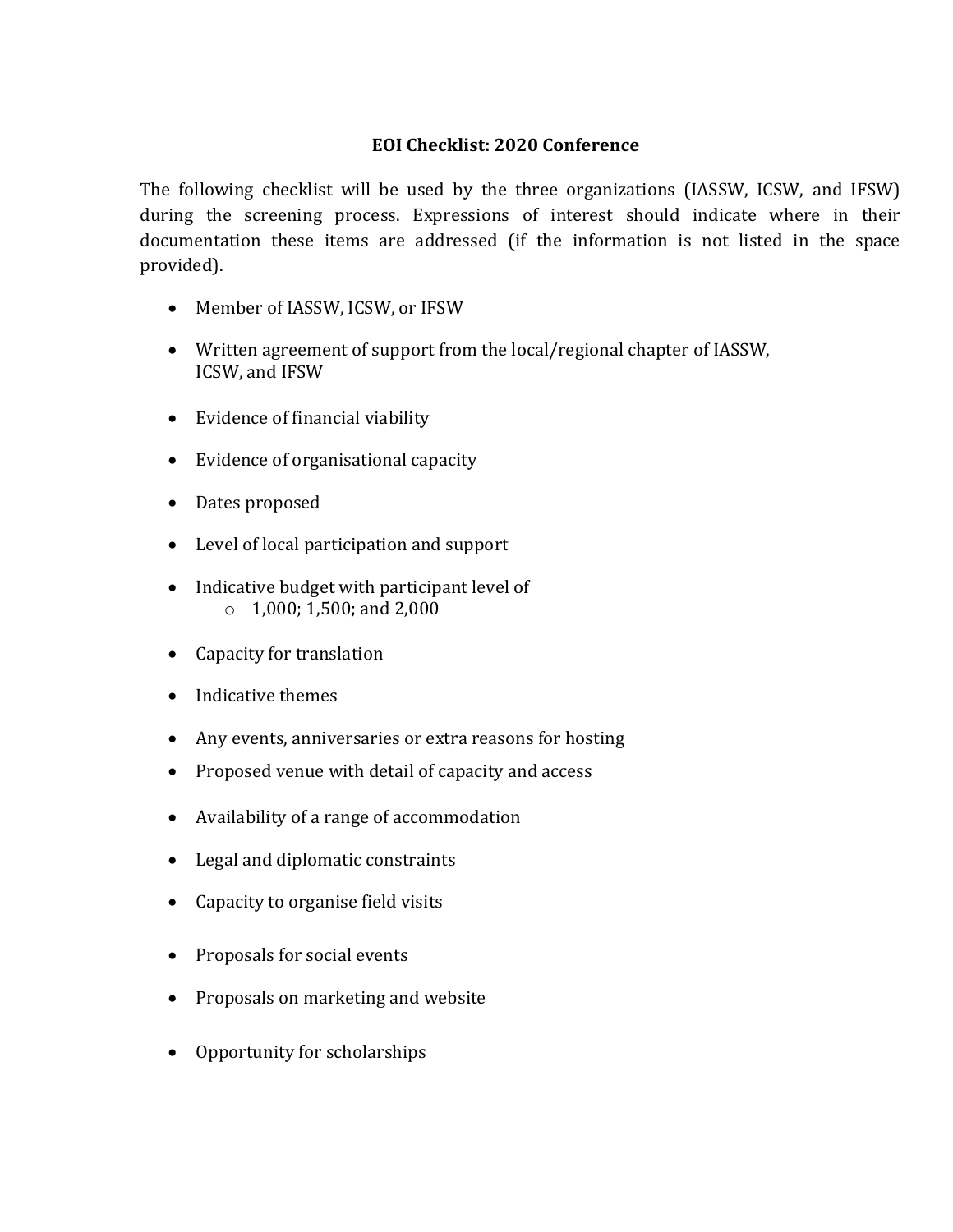# **Draft Budget for 2020 Global Conference**

EOI must include preliminary budgetary information in order to be considered. Following the first level screening, proposers will be asked to detail revenue and expenses in accordance with a more detailed budget format.

Draft Budgets should include options for 1500, 2000 and 2500 participants.

## **1, INCOME**

- Registration fees (include fee levels and prospective participant numbers for members, non-members, participants from developing countries, and students)
- Government grants
- Grants from other sources

#### $\bullet$ 2. **Venue**

- Leasing/rental costs for venue
- AV equipment
- Stationery
- Interpretation
- Other venue costs

## 3. **Programme Costs**

- Expenses
- Speakers' travel and accommodation costs
- Transport costs
- Field visits
- Translation costs
- Other programme costs